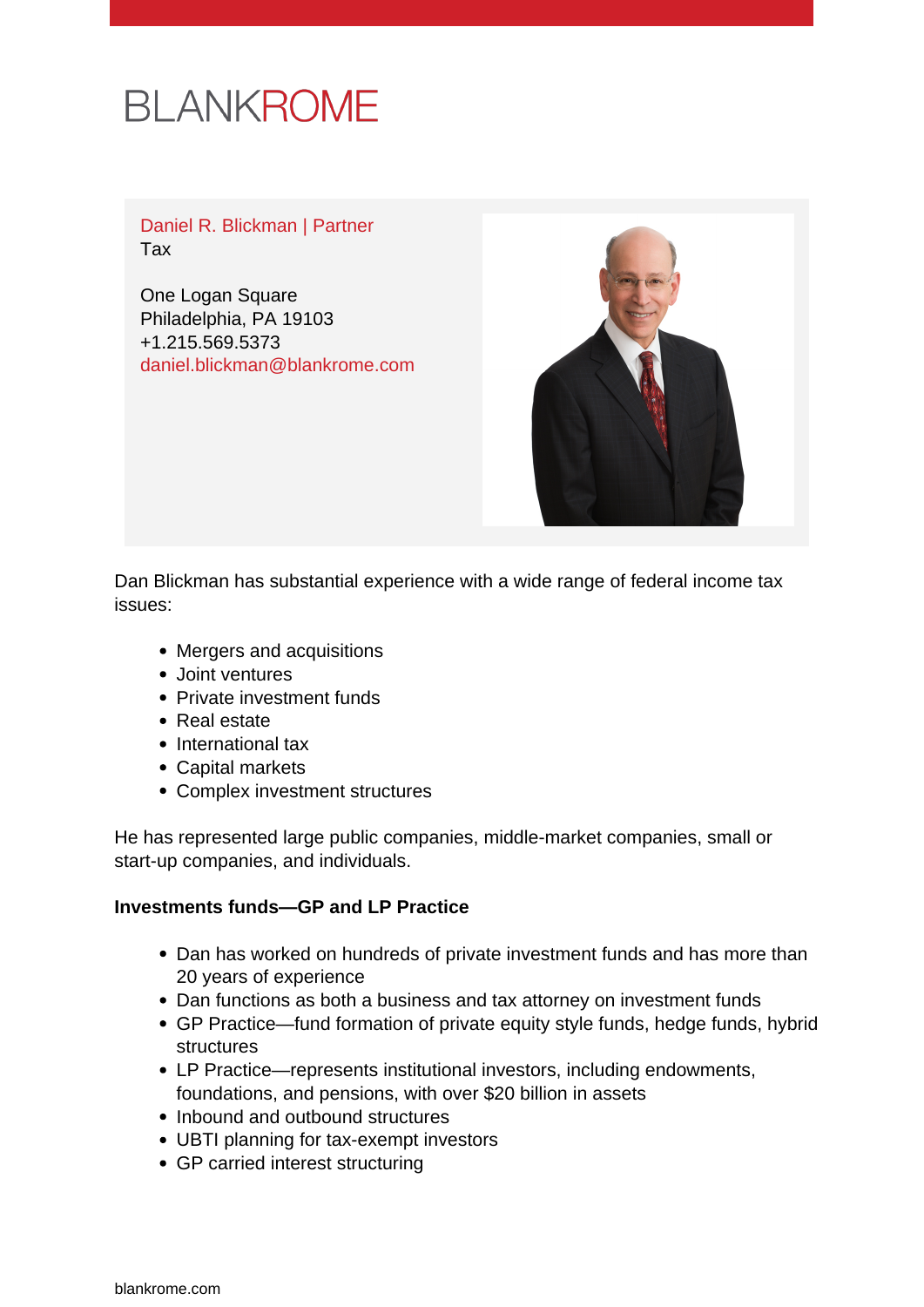Chambers USA has recognized Dan as a leader in tax law, with one source stating, "He is a genius. He has always provided a solution to every one of our problems." Another lauds Dan's "unique ability to converse with me in plain English rather than in technical jargon."

### **Outside The Firm**

- Dan has experience as a principal in a family business.
- Dan still enjoys serious history books after his earlier career as a professional historian and scholar.
- Dan knows that basketball is the greatest sport.

#### **Select Engagements**

- Fund formation for GPs and fund review for LPs, institutional investors.
- Creative 1031 exchanges for complex real estate partnerships.
- GP representation for innovative real estate fund with Chinese investors.
- Formation of \$2 billion distressed debt fund; designing compensation structures for investment professionals; drafting documents; negotiating side letters with limited partners; and advising on structuring of transactions.
- Formation of \$1.6 billion real estate fund; structuring investments by taxexempt organizations (including "fractions rule" compliance); management fee waiver.
- Represented a European government in \$50 million investment in hedge fund of funds.
- Represented Ivy League university in dozens of investments in private equity funds.
- \$200 million acquisition of U.S. apartment buildings by Israeli company.

#### **Admissions**

- Pennsylvania
- New York

#### **Memberships**

- American Bar Association
- Philadelphia Bar Association
- New York State Bar Association

## **Education**

- Tulane University, BA, Phi Beta Kappa
- Yale Law School, JD
- New York University, LLM Tax
- Oxford University, MA